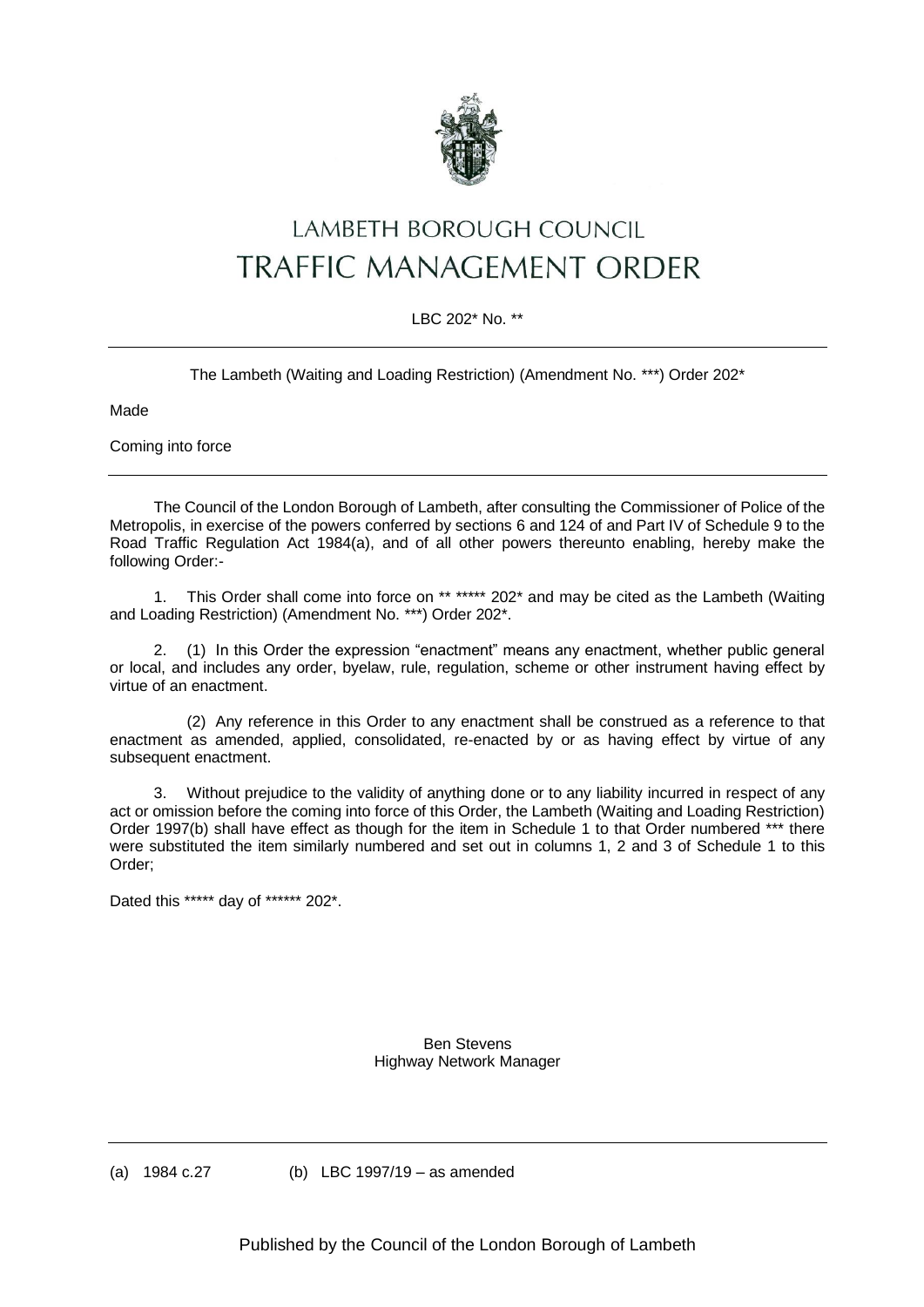| 1    |                  | 2                                                                                                                                                                                                                                                                           | 3            |  |
|------|------------------|-----------------------------------------------------------------------------------------------------------------------------------------------------------------------------------------------------------------------------------------------------------------------------|--------------|--|
| 323. | Somerleyton Road |                                                                                                                                                                                                                                                                             |              |  |
|      | (a)              | the south-west side                                                                                                                                                                                                                                                         |              |  |
|      |                  | between the south-eastern kerb-line of Coldharbour Lane and a<br>i.<br>point 9 metres south-east of the south-eastern kerb-line of<br>Coldharbour Lane;                                                                                                                     | A            |  |
|      |                  | ii.<br>between a point 9 metres south-east of the south-eastern kerb-<br>line of Coldharbour Lane and a point 35.4 metres south-east of                                                                                                                                     | R            |  |
|      |                  | the south-eastern kerb-line of Coldharbour Lane;<br>iii.<br>between a point 35.4 metres south-east of the south-eastern kerb-<br>line of Coldharbour Lane and a point 44.6 metres south-east of<br>the south-eastern of the south-eastern kerb-line of Coldharbour<br>Lane; | A            |  |
|      |                  | iv.<br>between a point 44.6 metres south-east of the south-eastern kerb-<br>line of Coldharbour Lane and a point 26.8 metres south-east of a<br>point opposite the south-eastern kerb-line of the vehicular<br>entrance of Southwyck House;                                 | R            |  |
|      |                  | between a point 2.8 metres north-west of a point opposite the<br>v.<br>north-western kerb-line of Geneva Drive south-eastward for a<br>distance of 23 metres;                                                                                                               | A            |  |
|      |                  | between a point opposite the common boundary of Nos. 77 and<br>vi.<br>79 Somerleyton Road and a point 9.4 metres south-east of a point<br>opposite the common boundary of Nos. 77 and 79 Somerleyton<br>Road;                                                               | A            |  |
|      |                  | vii.<br>between a point 0.7 metres south-east of a point opposit ethe<br>north-western kerb-line of Broughton Drive south-eastward for a<br>distance of 8.8 metres;                                                                                                         | Α            |  |
|      |                  | viii.<br>between a point 0.4 metres north-west of a point opposite the<br>common boundary of Nos. 87 and 89 Somerleyton Road south-<br>eastward for a distance of 18.6 metres;                                                                                              | A            |  |
|      |                  | between a point opposite the common boundary of Nos. 101 and<br>ix.<br>103 Somerleyton Road and the south-eastern kerb-line of<br>Loughborough Park;                                                                                                                        | A            |  |
|      | (b)              | the north-east side,                                                                                                                                                                                                                                                        |              |  |
|      |                  | between the south-eastern kerb-line of Coldharbour Lane and a<br>İ.<br>point 10 metres south-east of the south-eastern kerb-line of<br>Coldharbour Lane;                                                                                                                    | A            |  |
|      |                  | ii.<br>between a point 10 metres south-east of the south-eastern kerb-<br>line of Coldharbour Lane and a point 26.8 metres south-east of<br>the south-eastern kerb-line of the vehicular entrance to Southwyck<br>House;                                                    | $\mathsf{R}$ |  |
|      |                  | between a point 16 metres north-west of the north-western kerb-<br>iii.<br>line of Geneva Drive north-westwards for a distance of 21 metres;                                                                                                                                | A            |  |
|      |                  | iv.<br>between a point 7.2 metres north-west of the north-western kerb-<br>line of Geneva Drive and a point 4.5 metres south-east of the<br>south-eastern kerb-line of Geneva Drive;                                                                                        | A            |  |
|      |                  | between a point 5.2 metres north-west of the north-western kerb-<br>v.<br>line of Broughton Drive and a point 3 metres south-east of the<br>south-eastern kerb-line of Broughton Drive;                                                                                     | A            |  |
|      |                  | between a point 1.6 metres south-east of the south-eastern<br>vi.<br>boundary wall of No. 89 Somerleyton Road and a point 7.1 metres<br>north-west of the common boundary of Nos. 99 and 101<br>Somerleyton Road;                                                           | A            |  |